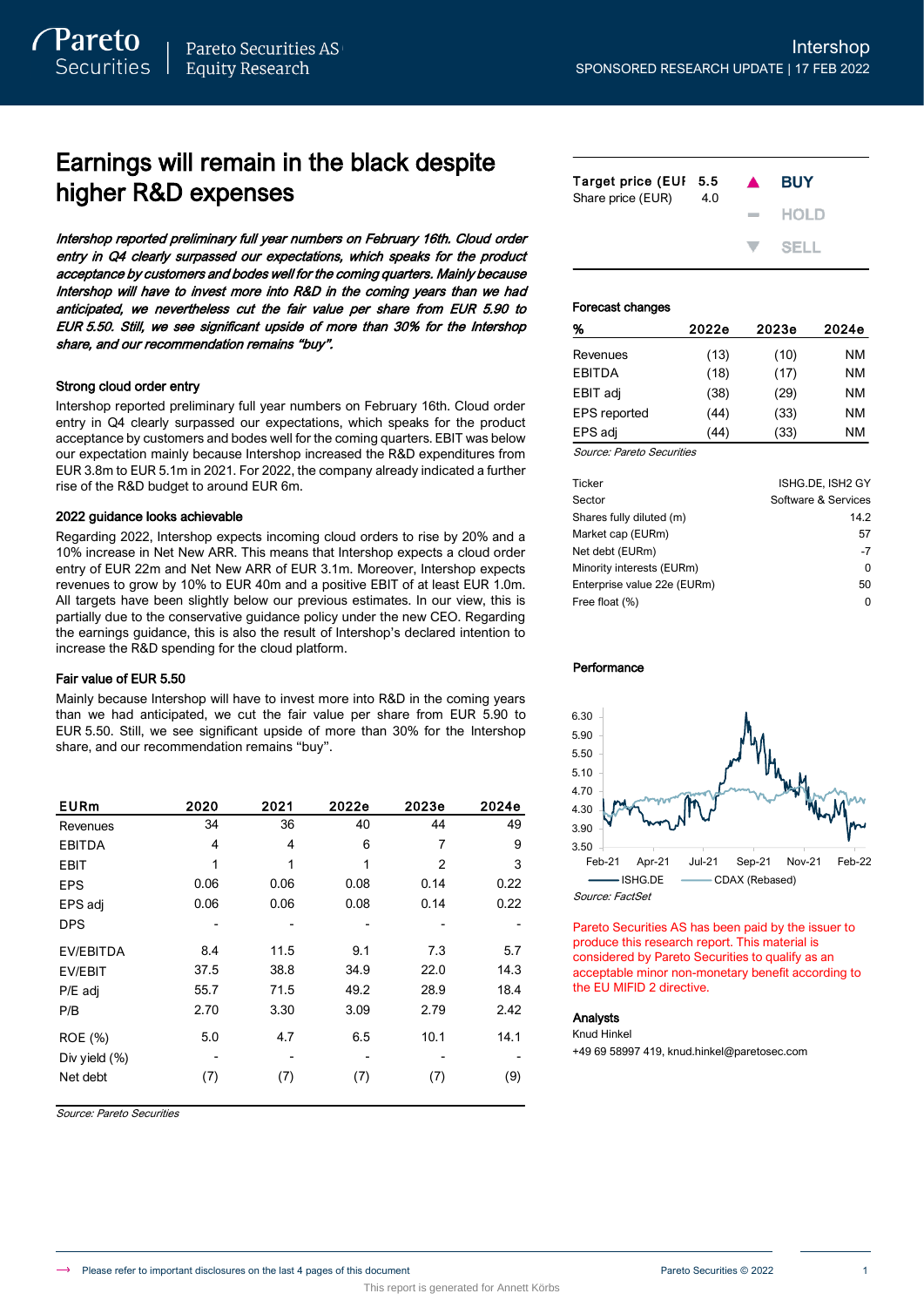# 2021 wrap up

 $SO<sub>c</sub>$ 

### Exhibit 1: Preliminary 2021 numbers

Source: Pareto, Company data

This report is generated for Annett Körbs

|                                |                   |       | Actual |                 |       | Pareto   |
|--------------------------------|-------------------|-------|--------|-----------------|-------|----------|
| Intershop                      |                   | 2020  | 2021   | <u>yoy (%)</u>  | 2021  | Delta    |
| Revenues                       | <b>EURm</b>       | 33.6  | 36.0   | 7               | 37.7  | -5       |
| of which: Licenses             | $^{\prime\prime}$ | 4.2   | 2.3    | $-46$           | 1.8   | 23       |
| of which: Maintenance          | $^{\prime\prime}$ | 8.0   | 7.6    | -6              | 7.5   | 1        |
| of which: Cloud / Subscription | $^{\prime\prime}$ | 7.3   | 11.1   | 52              | 12.4  | -10      |
| of which: Services             | $^{\prime\prime}$ | 14.1  | 15.1   | 7               | 16.0  | -6       |
| Gross profit                   |                   | 15.7  | 17.4   | 11              | 17.7  | $-2$     |
| margin                         | $\%$              | 46.7% | 48.3%  | 161 BP          | 46.9% | 140 BP   |
| EBIT                           | <b>EURm</b>       | 1.0   | 1.3    | 30              | 1.6   | -19      |
| margin                         | %                 | 3.0%  | 3.6%   | 0 <sub>BP</sub> | 4.3%  | $-67$ BP |
| Other cloud-related KPI        |                   |       |        |                 |       |          |
| Incoming cloud orders          | <b>EURm</b>       | 15.8  | 18.3   | 16              | 17.5  | 4        |
| ARR from cloud                 | н                 | 9.3   | 12.2   | 31              | 12.6  | $-4$     |
| New ARR                        |                   | 2.6   | 3.1    | 20              | 3.3   | -5       |
| Net new ARR                    |                   | 2.3   | 2.8    | 23              | 3.3   | $-14$    |
| Implied churn                  | $\mathbf{u}$      | 0.3   | 0.3    | $-11$           | (0.0) | nm       |

Intershop reported preliminary full year numbers on February 16th. Cloud order entry clearly surpassed our expectations, which speaks for the product acceptance by customers and bodes well for the coming quarters.

Group revenues and all ARR-related KPI were a bit light, as it obviously takes more time to convert the strong order entry into revenues than anticipated. Gross profit was very strong, which we trace back to a higher share of licenses in the product mix than anticipated and a cloud margin that improved to 51% in 2021. Intershop believes that license revenues will never go to zero although the company has ceased to actively promote them. However, existing legacy customers are expected to keep this revenue source existent in the foreseeable future.

EBIT was below our expectation mainly because Intershop increased the R&D expenditures from EUR 3.8m to EUR 5.1m in 2021. The company indicated an R&D budget of around EUR 6m in 2022.

Despite Intershop's good growth prospects, the number of employees is down from 299 to 288 people. This is not entirely by intention, and Intershop plans to hire new personnel in 2022. The labor market is tight at present and Intershot begins to spot first signs of wage inflation. However, now that Intershop is in the black for 2 years recruitment efforts have become easier, according to the company.

Regarding 2022, Intershop expects incoming cloud orders to rise by 20% and a 10% increase in Net New ARR. This means that Intershop expects a cloud order entry of EUR 22m and Net New ARR of EUR 3.1m. Moreover, Intershop expects revenues to grow by 10% to EUR 40m and a positive EBIT of at least EUR 1.0m. All numbers are slightly below our previous estimates. In our view, this is partially due to the conservative guidance policy under the new CEO. Regarding the earnings guidance, this is also the result of Intershop's declared intention to increase the R&D spending for the product suite.

During the CC in the afternoon, the company made clear that also acquisitions might be a growth option going forward, without getting more specific.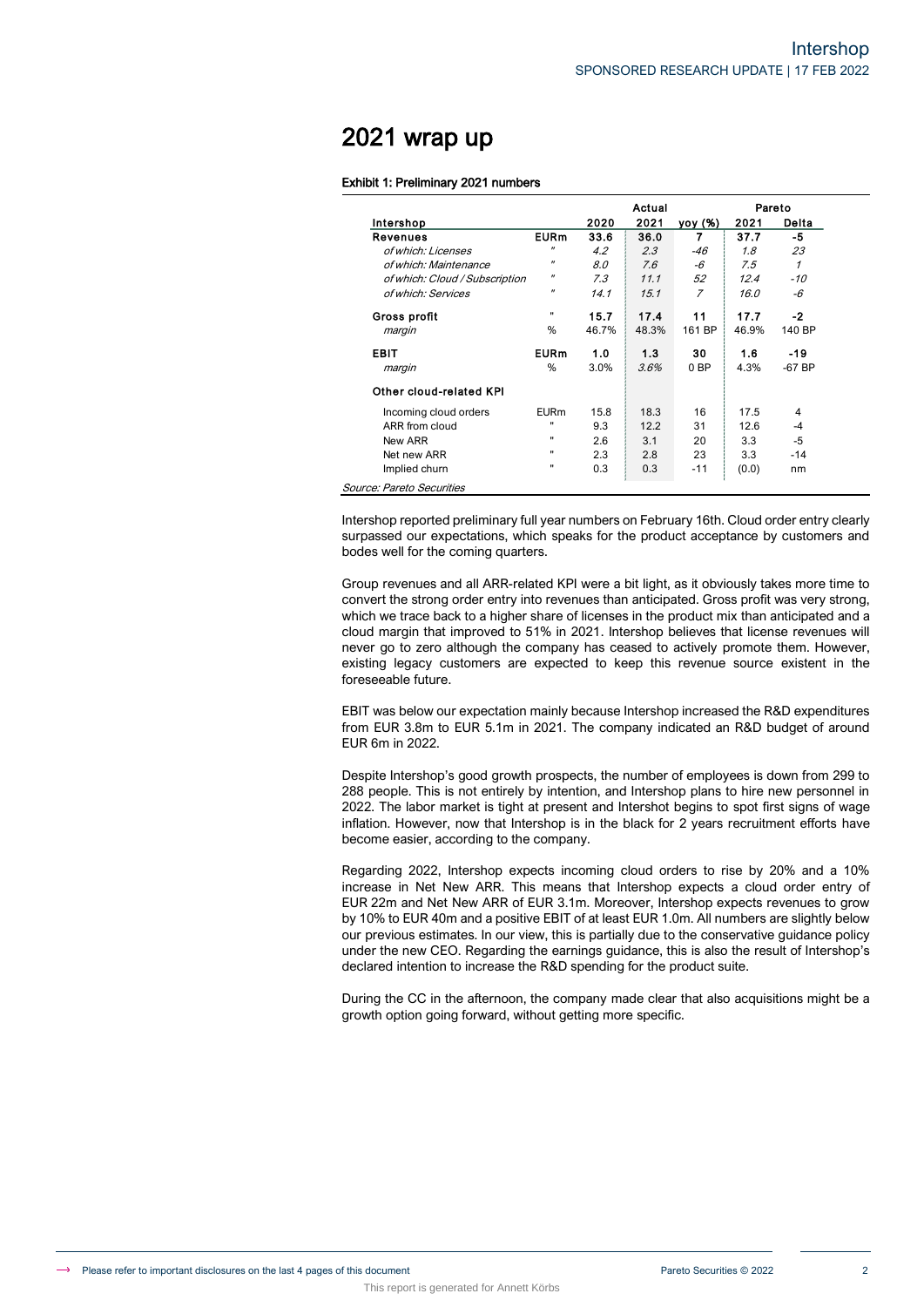# Estimates update

### Exhibit 2: Our updated scenario for the cloud business

| <b>Cloud business (EURm)</b>    | 2019 | 2020   | 2021   | 2022e | 2023e | 2024e | 2025e |
|---------------------------------|------|--------|--------|-------|-------|-------|-------|
|                                 |      |        |        |       |       |       |       |
| <b>Order Entry</b>              | 13.1 | 15.8   | 18.3   | 22.8  | 28.5  | 35.7  | 44.6  |
| $%$ yoy                         | 81%  | 21%    | 16%    | 25%   | 25%   | 25%   | 25%   |
| <b>New ARR</b>                  | 2.6  | 2.6    | 3.1    | 3.9   | 4.9   | 6.1   | 7.6   |
| $%$ yoy                         | 53%  | 0%     | 20%    | 25%   | 25%   | 25%   | 25%   |
| Average contract length (years) | 5.0  | 6.1    | 5.9    | 5.9   | 5.9   | 5.9   | 5.9   |
| $%$ yoy                         | 19%  | 21%    | -3%    | 0%    | 0%    | 0%    | 0%    |
| Churn                           | 0.9  | 0.3    | 0.3    | 0.5   | 0.6   | 0.8   | 1.0   |
| $%$ yoy                         | 200% | $-67%$ | $-11%$ | 85%   | 28%   | 27%   | 27%   |
| Net new ARR                     | 1.7  | 2.3    | 2.8    | 3.4   | 4.2   | 5.3   | 6.6   |
| $%$ yoy                         | 21%  | 36%    | 23%    | 19%   | 25%   | 25%   | 25%   |
| <b>ARR</b>                      | 6.8  | 9.3    | 12.2   | 15.6  | 19.8  | 25.1  | 31.7  |
| $%$ yoy                         | 32%  | 38%    | 31%    | 28%   | 27%   | 27%   | 26%   |
| <b>Cloud revenues</b>           | 6.4  | 7.3    | 11.1   | 14.5  | 18.7  | 24.0  | 30.6  |
| $%$ yoy                         | 18%  | 14%    | 52%    | 31%   | 29%   | 28%   | 27%   |
| Source: Pareto Securities       |      |        |        |       |       |       |       |

If Intershop will be actually able to increase order entry by 20% in 2022, all other cloud related KPI will follow, and the guided set of numbers should be in reach. On the other hand, cloud order entry is lumpy and grew only by 16% on 2021, so that a 20% increase is not a done deal. We forecast a 25% growth rate in the next couple of years, but this should be understood as our expectation for the long-term average.

Regarding the P&L, we needed to finetune our assumptions regarding the R&D budget as Intershop spent more in 2021 than expected by us and also announced to keep investing into the product in order to remain competitive in the years to come. As a result, we now anticipate Intershop to spend EUR 6m on R&D in 2022 and assume an annual increase of 5% p.a. thereafter. As a reminder, Intershop regularly capitalizes roughly one third of its R&D expenses on the balance sheet.

| <b>Profit &amp; Loss</b>  | 2019     | 2020      | 2021  | 2022e | 2023e | 2024e | 2025e |
|---------------------------|----------|-----------|-------|-------|-------|-------|-------|
|                           |          |           |       |       |       |       |       |
| Revenue                   | 31.6     | 33.6      | 36.0  | 39.8  | 44.1  | 49.4  | 56.0  |
| % yoy                     | 1.4%     | 6.2%      | 7.1%  | 10.7% | 10.7% | 12.0% | 13.4% |
| <b>Gross Profit</b>       | 11.1     | 15.7      | 17.4  | 20.3  | 22.8  | 26.0  | 29.9  |
| % of sales                | 35.0%    | 46.6%     | 48.3% | 51.0% | 51.8% | 52.6% | 53.4% |
| R&D                       | 4.6      | 3.8       | 5.1   | 6.0   | 6.3   | 6.6   | 6.9   |
| % of sales                | 14.4%    | 11.2%     | 14.2% | 15.1% | 14.3% | 13.4% | 12.4% |
| <b>EBITDA</b>             | $-2.3$   | 4.5       | 4.4   | 5.5   | 6.8   | 8.5   | 10.6  |
| % of sales                | $-7.4%$  | 13.2%     | 12.2% | 13.9% | 15.5% | 17.2% | 19.0% |
| <b>EBIT</b>               | $-6.5$   | 1.0       | 1.3   | 1.4   | 2.3   | 3.4   | 4.9   |
| % of sales                | $-20.4%$ | 3.0%      | 3.6%  | 3.6%  | 5.1%  | 6.8%  | 8.7%  |
| <b>Pretax Profit</b>      | $-6.6$   | 0.9       | 1.0   | 1.2   | 2.0   | 3.1   | 4.6   |
| % of sales                | $-21.0%$ | 2.6%      | 2.9%  | 3.0%  | 4.6%  | 6.3%  | 8.2%  |
| <b>Net Profit</b>         | $-6.8$   | 0.8       | 0.8   | 1.2   | 2.0   | 3.1   | 4.6   |
| % of sales                | $-21.4%$ | 2.4%      | 2.2%  | 2.9%  | 4.5%  | 6.3%  | 8.2%  |
| EPS (EUR)                 | $-0.48$  | 0.06      | 0.06  | 0.08  | 0.14  | 0.22  | 0.32  |
| % yoy                     | 138.4%   | $-111.8%$ | 0.0%  | 45.1% | 70.1% | 57.1% | 48.7% |
| DPS (EUR)                 | 0.00     | 0.00      | 0.00  | 0.00  | 0.00  | 0.00  | 0.00  |
| Payout ratio              | 0%       | 0%        | 0%    | 0%    | 0%    | 0%    | 0%    |
| Source: Pareto Securities |          |           |       |       |       |       |       |

### Exhibit 3: P&L

As a result, earnings will not grow as quickly in the coming years as we had anticipated before. Notwithstanding, we still believe that Intershop has good chances to remain comfortably above the guided minimum level of EUR 1m for the EBIT line in 2022.

The changes to our estimates can be found in the table below. The percentage changes might look huge, but this is mainly because the earnings numbers are close to zero, so every small absolute change has a big impact on percentage changes.

This report is generated for Annett Körbs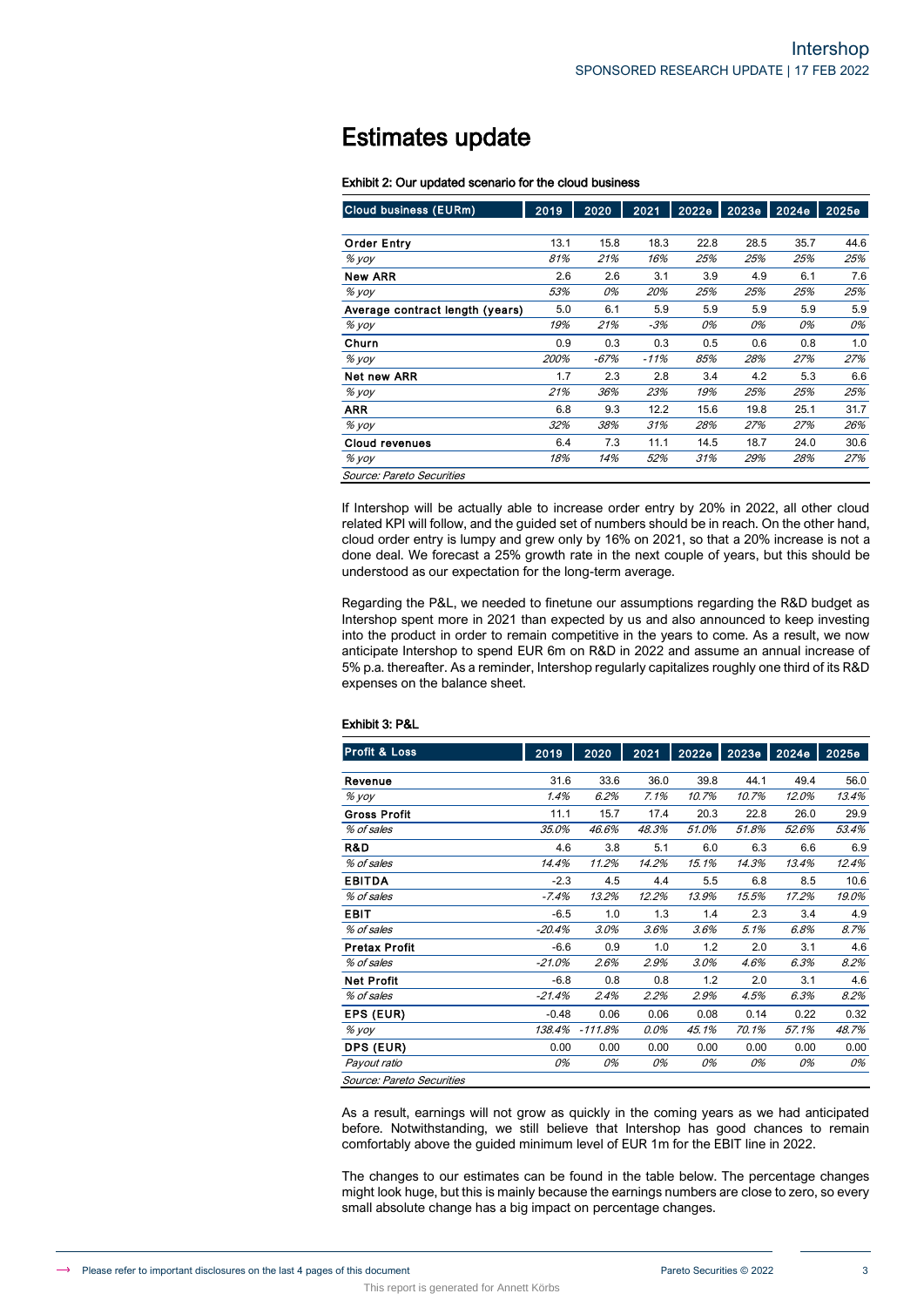## Exhibit 4: Estimate changes

|                           |              |      | 2022e      |        |      | 2023e      |        |      | 2024e |        |  |
|---------------------------|--------------|------|------------|--------|------|------------|--------|------|-------|--------|--|
| Intershop                 |              | Old  | <b>New</b> | Chg.   | Old  | <b>New</b> | Chg.   | Old  | New.  | Chg.   |  |
| Revenues                  | <b>EURm</b>  | 42.4 | 39.8       | $-6%$  | 45.8 | 44.1       | $-4%$  | 51.0 | 49.4  | $-3%$  |  |
| <b>EBIT</b>               | $\mathbf{u}$ | 2.5  | 1.4        | $-41%$ | 3.3  | 2.3        | $-31%$ | 4.3  | 3.4   | $-21%$ |  |
| Net result                | n            | 2.2  | 1.2        | $-47%$ | 3.0  | 2.0        | $-34%$ | 4.0  | 3.1   | $-23%$ |  |
| <b>EPS</b>                | <b>EUR</b>   | 0.15 | 0.08       | $-47%$ | 0.21 | 0.14       | $-34%$ | 0.28 | 0.22  | $-23%$ |  |
| Source: Pareto Securities |              |      |            |        |      |            |        |      |       |        |  |

This report is generated for Annett Körbs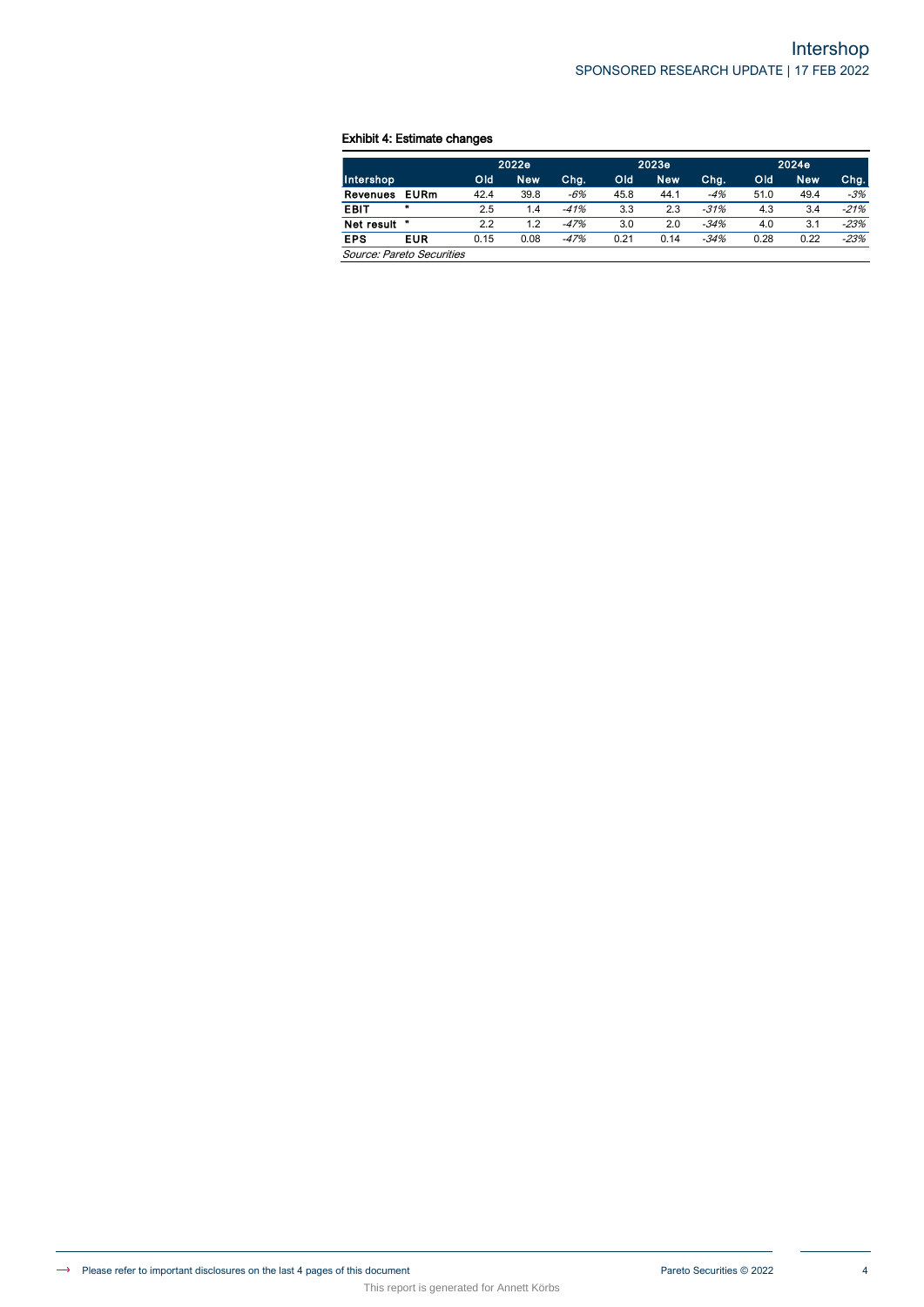# Valuation update

## Exhibit 5: DCF

|                                |       |        | Phase I |       |                       |       |       | Phase II |                     |       | <b>Phase III</b> |
|--------------------------------|-------|--------|---------|-------|-----------------------|-------|-------|----------|---------------------|-------|------------------|
| <b>EUR</b> m                   | 2022e | 2023e  | 2024e   | 2025e | 2026e                 | 2027e | 2028e | 2029e    | 2030e               | 2031e |                  |
| <b>Revenues</b>                | 39.8  | 44.1   | 49.4    | 56.0  | 64.0                  | 71.9  | 79.5  | 86.3     | 92.1                | 96.6  |                  |
| growth rate                    | 10.7% | 10.7%  | 12.0%   | 13.4% | 14.2%                 | 12.4% | 10.5% | 8.6%     | 6.7%                | 4.9%  |                  |
| <b>EBIT</b>                    | 1.4   | 2.3    | 3.4     | 4.9   | 6.7                   | 7.8   | 8.8   | 9.8      | 10.8                | 11.6  |                  |
| <b>EBIT</b> margin             | 3.6%  | 5.1%   | 6.8%    | 8.7%  | 10.5%                 | 10.8% | 11.1% | 11.4%    | 11.7%               | 12.0% |                  |
| Tax                            | (0.5) | (0.7)  | (1.1)   | (1.5) | (2.1)                 | (2.4) | (2.8) | (3.1)    | (3.4)               | (3.7) |                  |
| Tax rate                       | 32%   | 32%    | 32%     | 32%   | 32%                   | 32%   | 32%   | 32%      | 32%                 | 32%   |                  |
| Depr. & Amort.                 | 2.2   | 2.5    | 2.8     | 3.1   | 3.5                   | 4.6   | 5.4   | 6.1      | 6.6                 | 7.0   |                  |
| % of sales                     | 5.5%  | 5.6%   | 5.6%    | 5.6%  | 5.5%                  | 6.4%  | 6.8%  | 7.0%     | 7.1%                | 7.2%  |                  |
| Capex                          | (3.0) | (3.3)  | (3.7)   | (4.2) | (4.8)                 | (5.4) | (6.0) | (6.6)    | (7.0)               | (7.3) |                  |
| % of sales                     | 7.6%  | 7.6%   | 7.6%    | 7.6%  | 7.6%                  | 7.6%  | 7.6%  | 7.6%     | 7.6%                | 7.6%  |                  |
| Change in NWC                  | (0.5) | (0.5)  | (0.7)   | (0.8) | (1.0)                 | (1.0) | (0.9) | (0.8)    | (0.7)               | (0.5) |                  |
| % of sales                     | 1.2%  | 1.2%   | 1.3%    | 1.5%  | 1.5%                  | 1.3%  | 1.1%  | 0.9%     | 0.7%                | 0.5%  |                  |
| <b>Free Cash Flow</b>          | (0.3) | 0.2    | 0.7     | 1.4   | 2.3                   | 3.5   | 4.5   | 5.5      | 6.3                 | 7.1   | 127.3            |
| arowth rate                    |       | nm     | nm      | 97%   | 65%                   | 52%   | 30%   | 21%      | 15%                 | 13%   | 3%               |
| <b>Present Value FCF</b>       | (0.3) | 0.2    | 0.6     | 1.0   | 1.5                   | 2.1   | 2.5   | 2.8      | 3 <sub>0</sub>      | 3.1   | 55.6             |
| PV Phase I                     |       | 3.0    |         |       | Risk free rate        |       | 3.5%  |          | Targ. equity ratio  |       | 100%             |
| PV Phase II                    |       | 13.6   |         |       | <b>Premium Equity</b> |       | 5.0%  |          | <b>Beta</b>         |       | 1.1              |
| PV Phase III                   |       | 55.6   |         |       | <b>Premium Debt</b>   |       | 0.5%  |          | <b>WACC</b>         |       | 8.8%             |
| <b>Enterprise value</b>        |       | 72.2   |         |       | Sensitivity           |       |       |          | Growth in phase III |       |                  |
| - Net Debt (Cash)              |       | (12.2) |         |       |                       |       | 2.0%  | 2.5%     | 3.0%                | 3.5%  | 4.0%             |
| - Leasing Liabilities          |       | 10.1   |         |       |                       | 7.9%  | 5.72  | 6.12     | 6.61                | 7.21  | 7.96             |
| - Minorities & Peripherals     |       | 0.0    |         |       |                       | 8.3%  | 5.25  | 5.58     | 5.98                | 6.46  | 7.06             |
| - Short call position          |       | 3.4    |         |       | <b>WACC</b>           | 8.8%  | 4.84  | 5.12     | 5.45                | 5.85  | 6.32             |
| + Tax loss carryforwards (NPV) |       | 6.6    |         |       |                       | 9.2%  | 4.48  | 4.72     | 5.00                | 5.33  | 5.72             |
|                                |       |        |         |       |                       | 9.6%  | 4.17  | 4.38     | 4.61                | 4.88  | 5.20             |
| <b>Equity value</b>            |       | 77.4   |         |       |                       |       |       |          |                     |       |                  |
| Number of shares               |       | 14.2   |         |       |                       |       |       |          |                     |       |                  |
| Value per share $(\epsilon)$   |       | 5.50   |         |       |                       |       |       |          |                     |       |                  |
| Current Price $(\epsilon)$     |       | 4.18   |         |       |                       |       |       |          |                     |       |                  |
| Upside                         |       | 32%    |         |       |                       |       |       |          |                     |       |                  |
| Source: Pareto Securities      |       |        |         |       |                       |       |       |          |                     |       |                  |

This report is generated for Annett Körbs

The fair value per share is a down from EUR 5.90 to EUR 5.50, mainly because Intershop will have to invest more into R&D in the coming years than we had anticipated. Still, we see a significant upside of more than 30% for the share, and our recommendation remains "buy".

Intershop has not yet provided the full set of numbers for the past FY. However, it already provided the numbers for net cash and for leasing liabilities, which we included into our DCF framework depicted above, thus. The latter position is significantly up yoy because Intershop moved into a new office building.

As a reminder, Intershop has issued a convertible bond, which gives the buyer the right to buy 1.42m Intershop shares at a strike price of EUR 2.19 per share. This option, which expires in July 2025, is worth around EUR 2.40, according to our calculations. Thus, we deduct EUR 3.4m (1.42m x EUR 2.40) from the fair value. All other things being equal, this number gets smaller over time because of the diminishing time value of the option.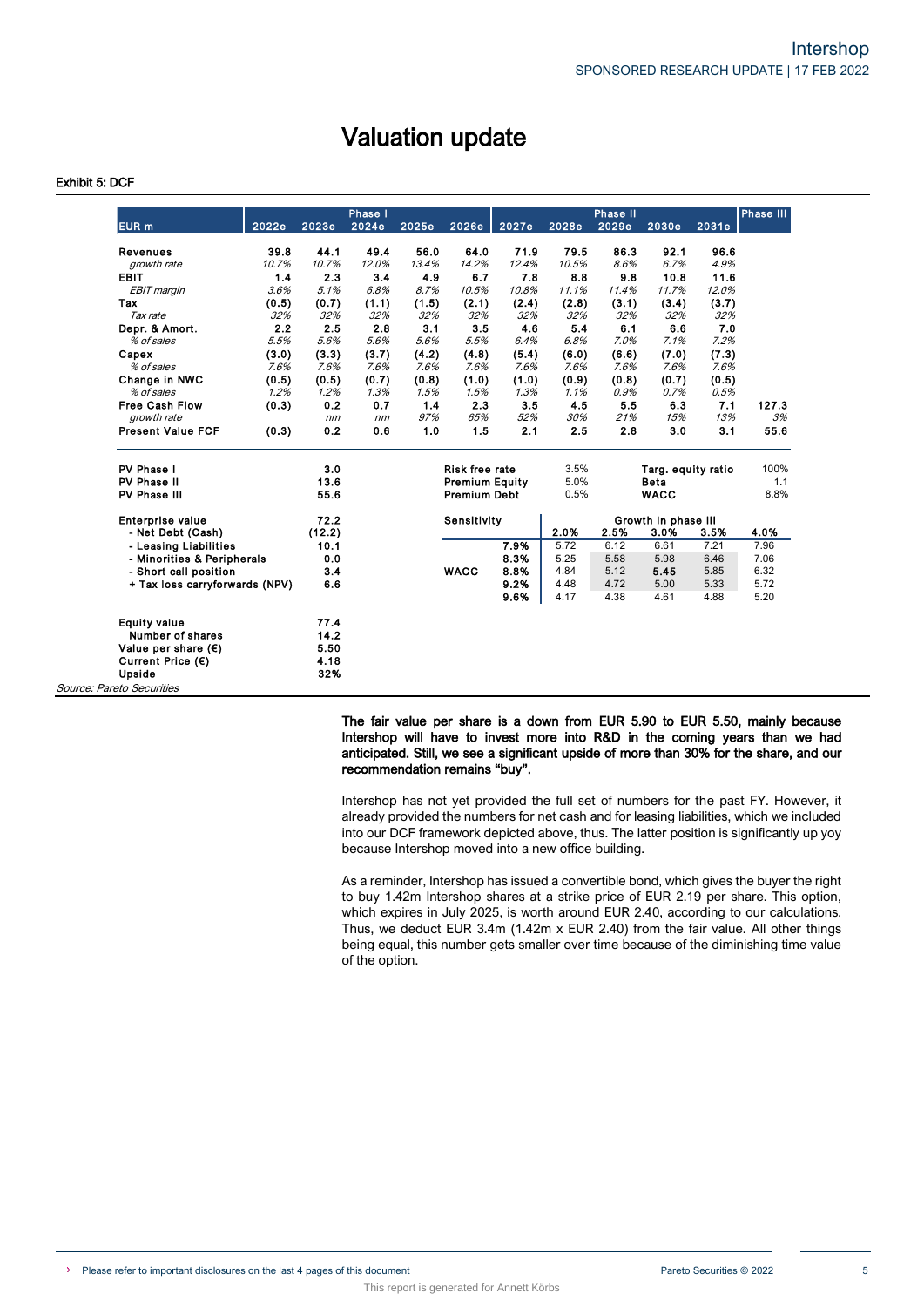| Company                     | <b>Country</b> | <b>Market Cap</b> | <b>EV/Sales</b> | <b>EV/Sales</b> | <b>EV/EBITDA</b> | <b>EV/EBITDA</b> | <b>EV/EBIT</b> | <b>EV/EBIT</b> |
|-----------------------------|----------------|-------------------|-----------------|-----------------|------------------|------------------|----------------|----------------|
|                             |                | in mEUR           | 2022e           | 2023e           | 2022e            | 2023e            | 2022e          | 2023e          |
|                             |                |                   |                 |                 |                  |                  |                |                |
| Fabasoft AG                 | D              | 355               | 4.9             | 4.4             | 13.8             | 12.4             | 20.1           | 18.0           |
| <b>Mercell Holding AS</b>   | <b>NOR</b>     | 224               | 4.5             | 3.8             | 15.4             | 11.2             | 77.8           | 26.9           |
| <b>USU Software AG</b>      | D              | 220               | 1.9             | 1.7             | 14.6             | 12.5             | 19.4           | 15.2           |
| Sidetrade SA                | F              | 169               | 5.0             | 4.1             | 58.7             | 32.6             | 94.4           | 42.7           |
| Generix Group SA            | F              | 152               | 1.9             | 1.7             | 14.5             | 12.0             | 19.8           | 16.0           |
| D4t4 Solutions plc          | UK             | 125               | 3.7             | 3.3             | 19.5             | 14.2             | 21.2           | 15.0           |
| LeadDesk Oyj                | <b>FIN</b>     | 87                | 3.2             | 2.6             | 18.2             | 13.1             | 37.9           | 20.5           |
| Access Intelligence Plc     | <b>UK</b>      | 53                | 1.9             | 1.8             | 68.9             | 16.0             | $-20.3$        | 1160.3         |
| House of Control Group AS   | <b>NOR</b>     | 46                | 2.0             | 1.8             | $-132.0$         | 33.6             | $-8.9$         | $-13.2$        |
| Efecte Ovi                  | <b>FIN</b>     | 71                | 3.7             | 3.1             | 93.5             | 25.1             | 249.4          | 30.3           |
| <b>Median peers</b>         |                | 138.2             | 3.4             | 2.8             | 16.8             | 13.6             | 20.6           | 19.2           |
| Intershop (Pareto estimate) |                | 57.1              | 1.3             | 1.2             | 9.4              | 7.5              | 35.9           | 22.7           |
| relative                    |                | 41.3%             | 37.8%           | 40.9%           | 55.7%            | 54.8%            | 174.0%         | 117.8%         |
| Source: Pareto Securities   |                |                   |                 |                 |                  |                  |                |                |

This report is generated for Annett Körbs

## Exhibit 6: Peer group analysis

The peer group analysis supports our view that the Intershop share offers further upside: Compared to a broad set of European software providers with a similar size, the Intershop share does not look expensive regarding EV / Sales and EV / EBITDA multiples.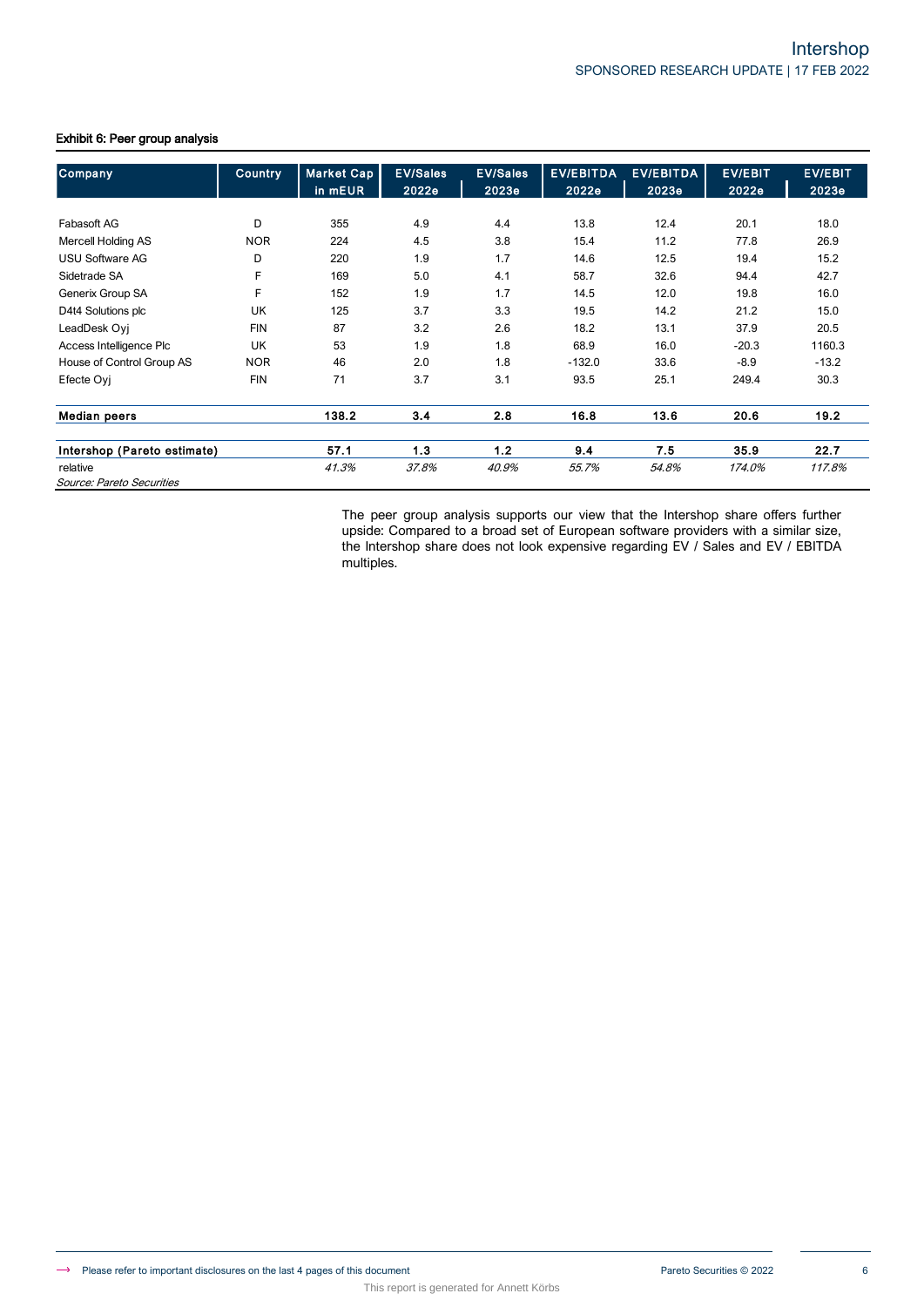# At a glance

## Exhibit 7: At a glance

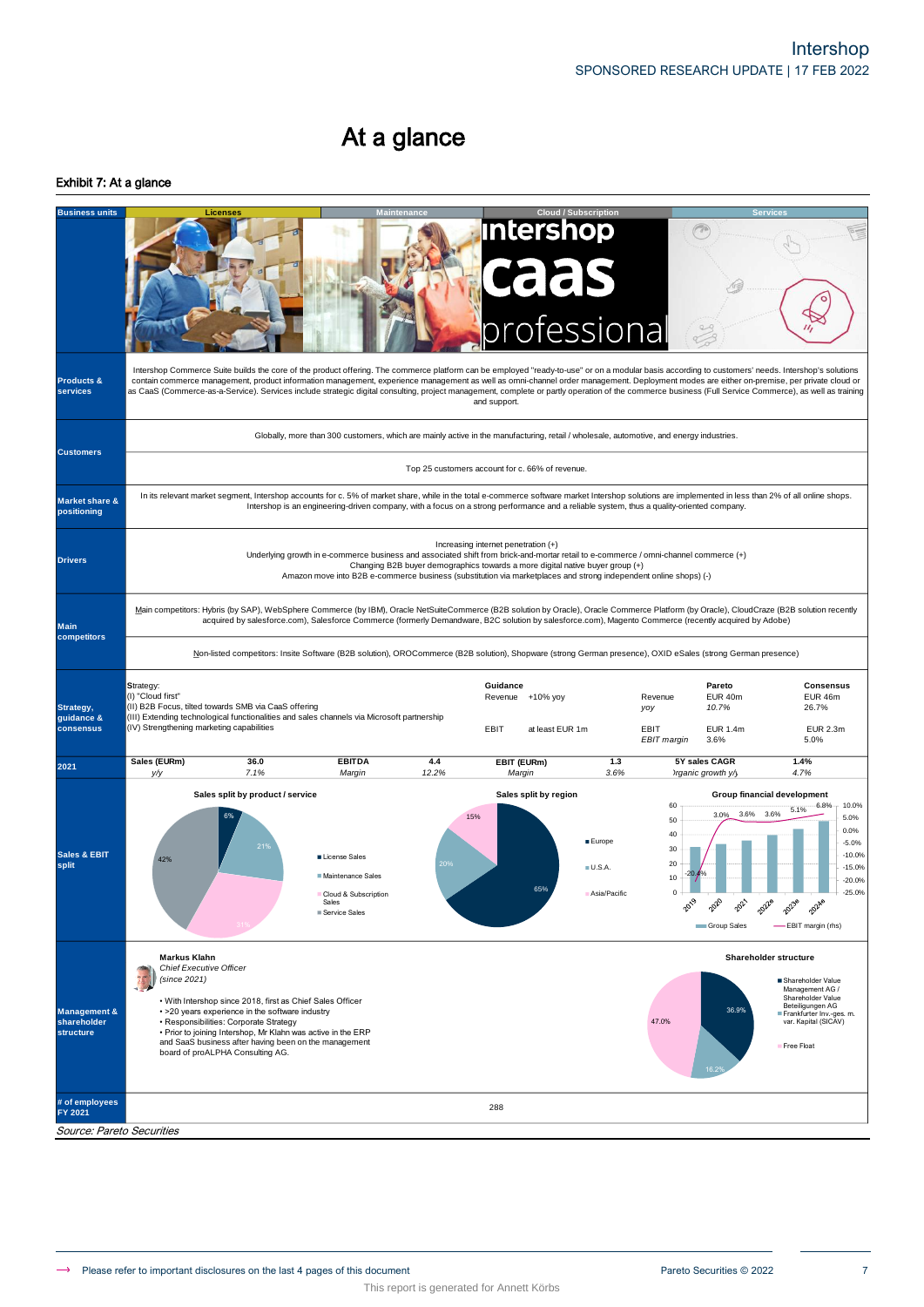| PROFIT & LOSS (fiscal year) (EURm)   | 2017                     | 2018                     | 2019                     | 2020                     | 2021                     | 2022e                    | 2023e          | 2024e   |
|--------------------------------------|--------------------------|--------------------------|--------------------------|--------------------------|--------------------------|--------------------------|----------------|---------|
| <b>Revenues</b>                      | 36                       | 31                       | 32                       | 34                       | 36                       | 40                       | 44             | 49      |
| <b>EBITDA</b>                        | 3                        | (4)                      | (2)                      | 4                        | 4                        | 6                        | 7              | 9       |
| Depreciation & amortisation          | (2)                      | (2)                      | (4)                      | (3)                      | (3)                      | (4)                      | (5)            | (5)     |
| EBIT                                 | 0                        | (6)                      | (6)                      | 1                        | 1                        | 1                        | 2              | 3       |
| Net interest                         | (0)                      | (0)                      | (0)                      | (0)                      | (0)                      | (0)                      | (0)            | (0)     |
| Other financial items                |                          | $\overline{\phantom{a}}$ |                          | $\overline{a}$           | $\overline{a}$           |                          | ÷              |         |
| Profit before taxes                  | 0                        | (6)                      | (7)                      | 1                        | 1                        | 1                        | $\mathbf{2}$   | 3       |
| Taxes                                | (1)                      | (1)                      | (0)                      | (0)                      | (0)                      | (0)                      | (0)            | (0)     |
| Minority interest                    |                          |                          |                          |                          |                          |                          |                |         |
| Net profit                           | (1)                      | (7)                      | (7)                      | 1                        | 1                        | 1                        | $\mathbf{2}$   | 3       |
| EPS reported                         | (0.06)                   | (0.20)                   | (0.48)                   | 0.06                     | 0.06                     | 0.08                     | 0.14           | 0.22    |
| <b>EPS adjusted</b>                  | (0.06)                   | (0.19)                   | (0.44)                   | 0.06                     | 0.06                     | 0.08                     | 0.14           | 0.22    |
| <b>DPS</b>                           |                          |                          |                          |                          |                          |                          |                |         |
| <b>BALANCE SHEET (EURm)</b>          | 2017                     | 2018                     | 2019                     | 2020                     | 2021                     | 2022e                    | 2023e          | 2024e   |
| Tangible non current assets          | 1                        | 1                        | 1                        | 1                        | 1                        | 1                        | $\overline{2}$ | 2       |
| Other non-current assets             | 10                       | 10                       | 12                       | 11                       | 11                       | 12                       | 12             | 13      |
| Other current assets                 | 6                        | 5                        | $\overline{7}$           | 7                        | $\overline{7}$           | 8                        | 8              | 9       |
| Cash & equivalents                   | 9                        | $\overline{7}$           | 8                        | 12                       | 11                       | 11                       | 12             | 13      |
| <b>Total assets</b>                  | 25                       | 23                       | 28                       | 29                       | 30                       | 32                       | 34             | 37      |
| Total equity                         | 15                       | 14                       | 16                       | 17                       | 17                       | 18                       | 20             | 24      |
| Interest-bearing non-current debt    | 2                        | 2                        | 0                        | 5                        | 5                        | 5                        | 5              | 5       |
| Interest-bearing current debt        | 1                        | 2                        | 1                        |                          |                          |                          |                |         |
| <b>Other Debt</b>                    | 7                        | 6                        | 10                       | 8                        | 8                        | 9                        | 9              | 9       |
| <b>Total liabilites &amp; equity</b> | 25                       | 23                       | 28                       | 29                       | 30                       | 32                       | 34             | 37      |
| <b>CASH FLOW (EURm)</b>              | 2017                     | 2018                     | 2019                     | 2020                     | 2021                     | 2022e                    | 2023e          | 2024e   |
| Cash earnings                        | $\overline{2}$           | (5)                      | (0)                      | 5                        | 3                        | 3                        | 4              | 6       |
| Change in working capital            | (0)                      | 1                        | (1)                      | (0)                      | (0)                      | (0)                      | (1)            | (1)     |
| Cash flow from investments           | (3)                      | (3)                      | (3)                      | (2)                      | (3)                      | (3)                      | (3)            | (4)     |
| Cash flow from financing             | (1)                      | 5                        | 6                        | 1                        | $\overline{\phantom{a}}$ | $\overline{\phantom{a}}$ |                |         |
| Net cash flow                        | (2)                      | (2)                      | 0                        | 4                        | (0)                      | (0)                      | 1              | 1       |
| <b>VALUATION (EURm)</b>              | 2017                     | 2018                     | 2019                     | 2020                     | 2021                     | 2022e                    | 2023e          | 2024e   |
| Share price (EUR end)                | 5.2                      | 3.94                     | 3.00                     | 3.14                     | 4.03                     | 4.02                     | 4.02           | 4.02    |
| Number of shares end period          | 11                       | 35                       | 14                       | 14                       | 14                       | 14                       | 14             | 14      |
| Net interest bearing debt            | (6)                      | (4)                      | (6)                      | (7)                      | (7)                      | (7)                      | (7)            | (9)     |
| <b>Enterprise value</b>              | 50                       | 133                      | 36                       | 37                       | 50                       | 50                       | 50             | 48      |
| EV/Sales                             | $1.4$                    | 4.3                      | 1.2                      | 1.1                      | 1.4                      | 1.3                      | 1.1            | $1.0$   |
| <b>EV/EBITDA</b>                     | 17.7                     |                          |                          | 8.4                      | 11.5                     | 9.1                      | 7.3            | 5.7     |
| EV/EBIT                              | ٠                        |                          |                          | 37.5                     | 38.8                     | 34.9                     | 22.0           | 14.3    |
| P/E reported                         |                          |                          | $\blacksquare$           | 55.7                     | 71.5                     | 49.2                     | 28.9           | 18.4    |
| P/E adjusted                         | ۰                        |                          |                          | 55.7                     | 71.5                     | 49.2                     | 28.9           | 18.4    |
| P/B                                  | 3.7                      | 10.1                     | 2.7                      | 2.7                      | 3.3                      | 3.1                      | 2.8            | $2.4\,$ |
| <b>FINANCIAL ANALYSIS</b>            | 2017                     | 2018                     | 2019                     | 2020                     | 2021                     | 2022e                    | 2023e          | 2024e   |
| ROE adjusted (%)                     | $\overline{\phantom{0}}$ | $\overline{\phantom{a}}$ | $\overline{\phantom{a}}$ | $5.0\,$                  | 4.7                      | 6.5                      | 10.1           | 14.1    |
| Dividend yield (%)                   | ٠                        |                          |                          | $\overline{\phantom{a}}$ | $\overline{\phantom{a}}$ |                          |                |         |
| EBITDA margin (%)                    | 7.9                      |                          | $\overline{\phantom{a}}$ | 13.2                     | 12.2                     | 13.9                     | 15.5           | 17.2    |
| EBIT margin (%)                      | 1.2                      |                          |                          | 3.0                      | 3.6                      | 3.6                      | 5.1            | 6.8     |
| NIBD/EBITDA                          | (2.18)                   | 1.13                     | 2.64                     | (1.60)                   | (1.55)                   | (1.21)                   | (1.07)         | (1.04)  |
| EBITDA/Net interest                  | 8.53                     |                          |                          | 35.60                    | 17.58                    | 22.12                    | 27.30          | 34.04   |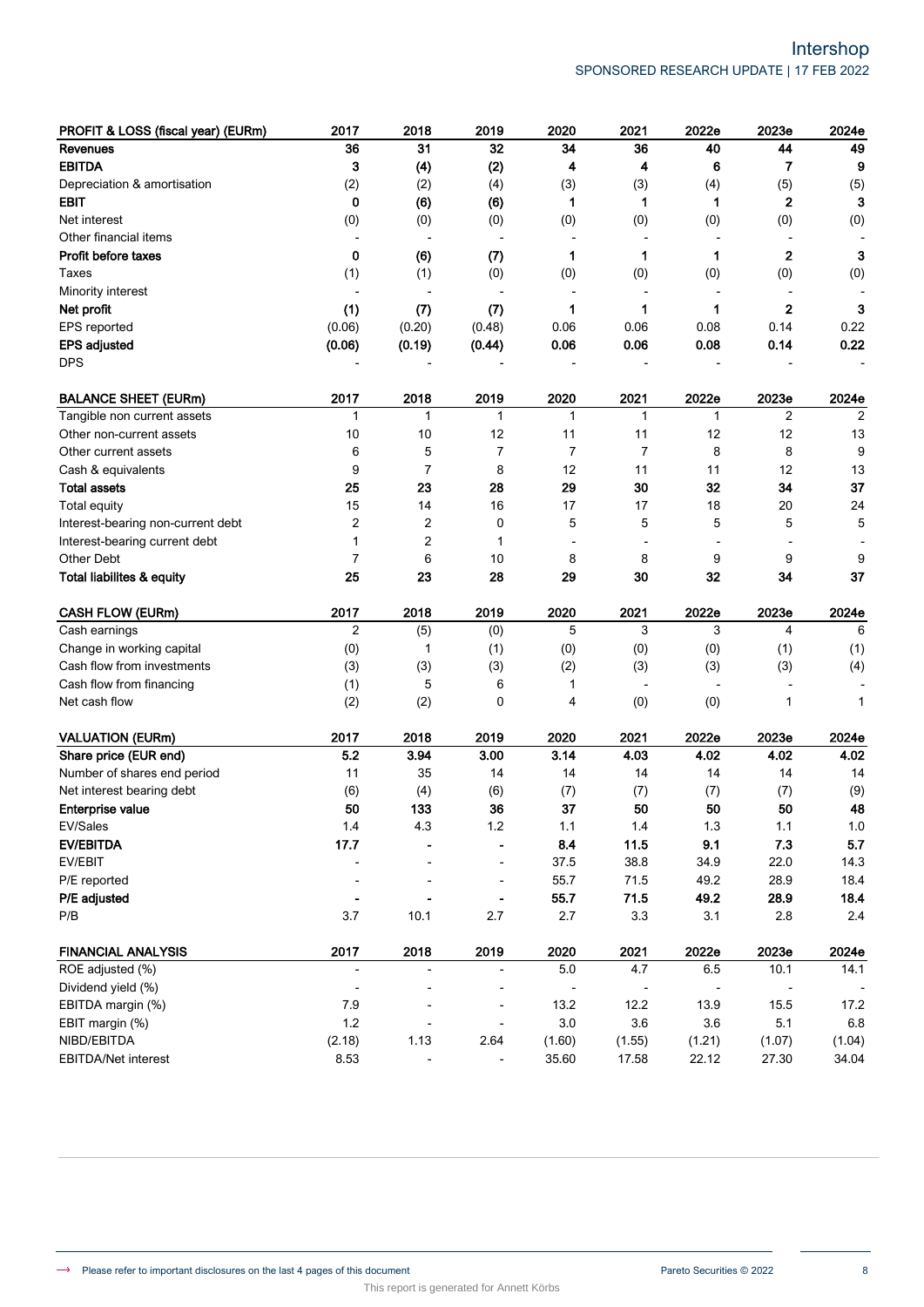# **Disclaimerandlegal disclosures Disclaimer and legal disclosures<br>Originof the publication or report<br>This publication or report originates from Pareto Securities AS, reg. no. 956 632 374 (Norway),**

**DISCIAIMET AND IEgal dISCIOSUTES**<br>This publication or report<br>This publication or report originates from Pareto Securities AS, reg. no. 956 632 374 (Norway)<br>Pareto Securities AS, Frankfurt branch, reg. no. DE 320 965 513 / Pareto Securities AB, reg. no. 556206-8956 (Sweden) (together the Group Companies or the **Origin of the publication or report**<br>This publication or report originates from Pareto Securities AS, reg. no. 956 632 374 (Norway)<br>Pareto Securities AS, Frankfurt branch, reg. no. DE 320 965 513 / HR B 109177 (Germany) o home countries. C ontent of the publication of the publication<br>Group Companies are supervised<br>home countries.<br>Content of the publication or report<br>This publication or report has been The coup Companies are supervised by the Financial Supervisory Authority of their respective<br>home countries.<br>**Content of the publication or report**<br>This publication or report<br>This publication or report as been prepared sol

Opinions or s uggestions from Pareto Securities Research may deviate from r ecommendations or **Content of the publication or report**<br>This publication or report has been prepared solely by Pareto Securities Research.<br>Opinions or suggestions from Pareto Securities Research may deviate from recommendations or<br>periodis factors. Sphintins presented by other departments or companies in the Pareto Securities Group. The reason may typically be the result of differing time horizons, methodologies, contexts or other factors.<br>**Sponsored research**<br>Please

Factors.<br> **Sponsored research**<br>
Please note that if this report is labelled as "sponsored research" on the front page, Pareto<br>
Securities has entered into an agreement with the company about the preparation of research<br>
Pl prepared by the Research Department of Pareto Securities without any instruction rights by the company. Sponsored research is however commissioned for and paid by the company and such material is considered by Pareto Secur

company and is considered by Pareto Securities to quality as an acceptable minor non-monetary<br>benefit according to the EU MiFID II Directive.<br>**Basisand methods for assessment**<br>Opinions and price targets are based on one or research material from the named sources. The date of publication appears from the research material cited or reproduced. Opinions and estimates may be updated in subsequent versions of combination with considerations of the market situation and the time horizon. Key assumptions of forecasts, price targets and projections in research cited or reproduced appear in the the combination with considerations of the market situation and the time horizon. Key assumptions of forecasts, price targets and projections in research cited or reproduced appear in the research material from the named s

Pareto Securities Research may provide credit research with more specific price targets based on different valuation methods, including the analysis of key credit ratios and other factors on different valuation or report, provided that the relevant company/issuer is treated anew in such later<br>versions of the publication or report.<br>Pareto Securities Research may provide credit research with more specific pri Persions of the publication or report.<br>Pareto Securities Research may provide credit research with more specific price targets based<br>on different valuation methods, including the analysis of key credit ratios and other fac loan agreement features are obtained from sources which Pareto Securities Research believes<br>to be reliable, but Pareto Securities Research does not represent or warrant their accuracy. Be<br>aware that investors should go thr publication or report.

Pareto Securities Research has no fixed schedule for updating publications or reports.

any but also an interested an investment decision based body on information or reports.<br>Pareto Securities Research has no fixed schedule for updating publications or reports.<br>Unless otherwise stated on the first page, the Unless otherwise stated on the first page, the publication or report has not been reviewed by the issuer before dissemination. In instances where all or part of a report is presented to the issuer prior to publication, the

faith and may only be valid as of the state and what call extends a performed to the issuer<br> **Validity of the publication or report**<br>
All opinions and estimates in this publication or report are, regardless of source, give change without notice. **N and publication or investment or tax advice**<br>All opinions and estimates in this publication or report are, regardless of source, given in good<br>faith and may only be valid as of the stated date of this publication or rep

Change without notice.<br>
No Individual Investment or tax advice<br>
The publication or report is intended only to provide general and preliminary information to<br>
The publication or report is intended only to provide general an The parameter of the constructed as the basis for any investment and purchasting in interestions and shall not be construed as the basis for any investment decision. This publication or report has been prepared by Pareto S investment. experience, investment objective and horizon or risk profile and preferences. The investor must particularly ensure the suitability of an investment as regards his/her financial and fiscal situation and investment objectiv

financial advisor

Investment<br>Before acting on any information in this publication or report, we recommend consulting your<br>financial advisor.<br>Consequences of making any particular investment decision. Each investor shall make his/her<br>consequ

**Sources**<br>This publication or report may be based on or contain information, such as opinions<br>recommendations, estimates, price targets and valuations which emanate from Pareto Securities<br>Research' analysts or representati The extent this publication or report is based on or contains which emanate from Pareto Securities<br>
Research' analysts or representatives, publicly available information, information from other units<br>
or companies in the G

Securities Res earch the Group Companies, or other named sources.<br>To the extent this publication or report is based on or contains information emanating from other<br>Sources ("Other Sources") than Pareto Securities Research person, guarantee the accuracy, adequacy or completeness of the External Information.

# **Ratings**<br>Equity ratings:

| "Buy"  | Pareto Securities Research expects this financial instrument's total<br>return to exceed 10% over the next 12 months                   |
|--------|----------------------------------------------------------------------------------------------------------------------------------------|
| "Hold" | Pareto Securities Research expects this financial instrument's total<br>return to be between -10% and 10% over the next 12 months      |
| "Sell" | Pareto Securities Research expects this financial instrument's total<br>return to be negative by more than 10% over the next 12 months |

### Analysts Certification

"Sell"<br>
The research analyst(s) whose name(s) appear on research reports prepared by Pareto<br>
The research analyst(s) whose name(s) appear on research reports prepared by Pareto<br>
Securities Research certify that: (i) all of reflect their personal views about the subject security or issuer, and (ii) no part of the research **Analysts Certification**<br>The research analyst(s) whose name(s) appear on research reports prepared by Paretc<br>Securities Research certify that: (i) all of the views expressed in the research report accurately<br>erflect their The research analyst(s) whose name(s) appear on research reports prepared by Pareto Securities Research certify that (i) all of the views expressed in the research report accurately reflect their personal views about the s

contract that propersation was, is, or will be directly or indirectly related to the specific<br>recommendations or views expressed by the research analysts in research reports that are<br>prepared by Pareto Securities Research. activities. Research received contains<br>Research received contains a pactivities.<br>Limitation of liability<br>Pareto Securities G total revenues, a portion of which are generated by Pareto Securities' investment banking<br>activities.<br> **Limitation of liability**<br>
Pareto Securities Group or other associated and affiliated companies assume no liability as<br>

activities.<br> **Limitation of liability**<br> **Pareto Securities** Group or other associated and affiliated companies assume no liability as<br>
regards to any investment, divestment or retention decision taken by the investor on th Neither the information or report. In no event will entities of the Pareto Securities Group or other<br>associated and affiliated companies be liable for direct, indirect or incidental, special or<br>consequential damages result

consequential damages resulting from the information in this publication or report.<br>Neither the information nor any opinion which may be expressed herein constitutes a solicitation<br>by Pareto Securities Research of purchase contained in this research report has been compiled from sources believed to be reliable. Neither the information nor any opinion which may be expressed herein constitutes a solicitation by Pareto Securities Research of purchase or sale of any securities nor does it constitute a solicitation to any person in an Solution of the risk information in the risk of the risk of the risk of the risk of the risk of the risk information or warranty, express or implied, is made with respect to the completeness or accuracy of its contents, an

completeness or accuracy of its contents, and it is not to be relied upon as authoritative.<br> **Risk hformation**<br> **Risk hformation**<br> **Risk hformation**<br> **Risk hformation**<br> **Risk hformation**<br> **Risk hformation**<br> **Risk hformatio** operational and financial conditions of the relevant company, growth prospects, change in interest rates, the economic and political environment, foreign exchange rates, shifts in market sentiments etc. Where an investor's the value of or income or from that investment or from that investment to the relevant company, growth prospects, change in interest rates, the economic and political environment, foreign exchange rates, shifts in market s marks traces, the continuous and pollonial shares, the continents etc. Where an investment of security is denominated in a different currency to the investor's currency of reference, changes in rates of exchange may have a investments. and value, price of<br>guide to future perf<br>may not be realized<br>investments.<br>**Conflicts of interest**<br>Companies in the

grave of the realized. When investing in individual shares, the investor may lose all or part of the<br>investments.<br>Conflicts of interest<br>Comparises in the Pareto Securities Group, affiliates or staff of companies in the Par Companies in the Pareto Securities Group, affiliates or staff of companies in the Pareto Securities Group, may perform services for, solicit business from, make a market in, hold long or company mentioned in the publicatio

short positions in, or otherwise be interested in the investments (including derivatives) of any<br>short positions in, or otherwise be interested in the investments (including derivatives) of any<br>company mentioned is depende or other relationship with a company which is the subject of or referred to in the relevant Research, including acting as that company's official or sponsoring broker and providing investment banking or other financial ser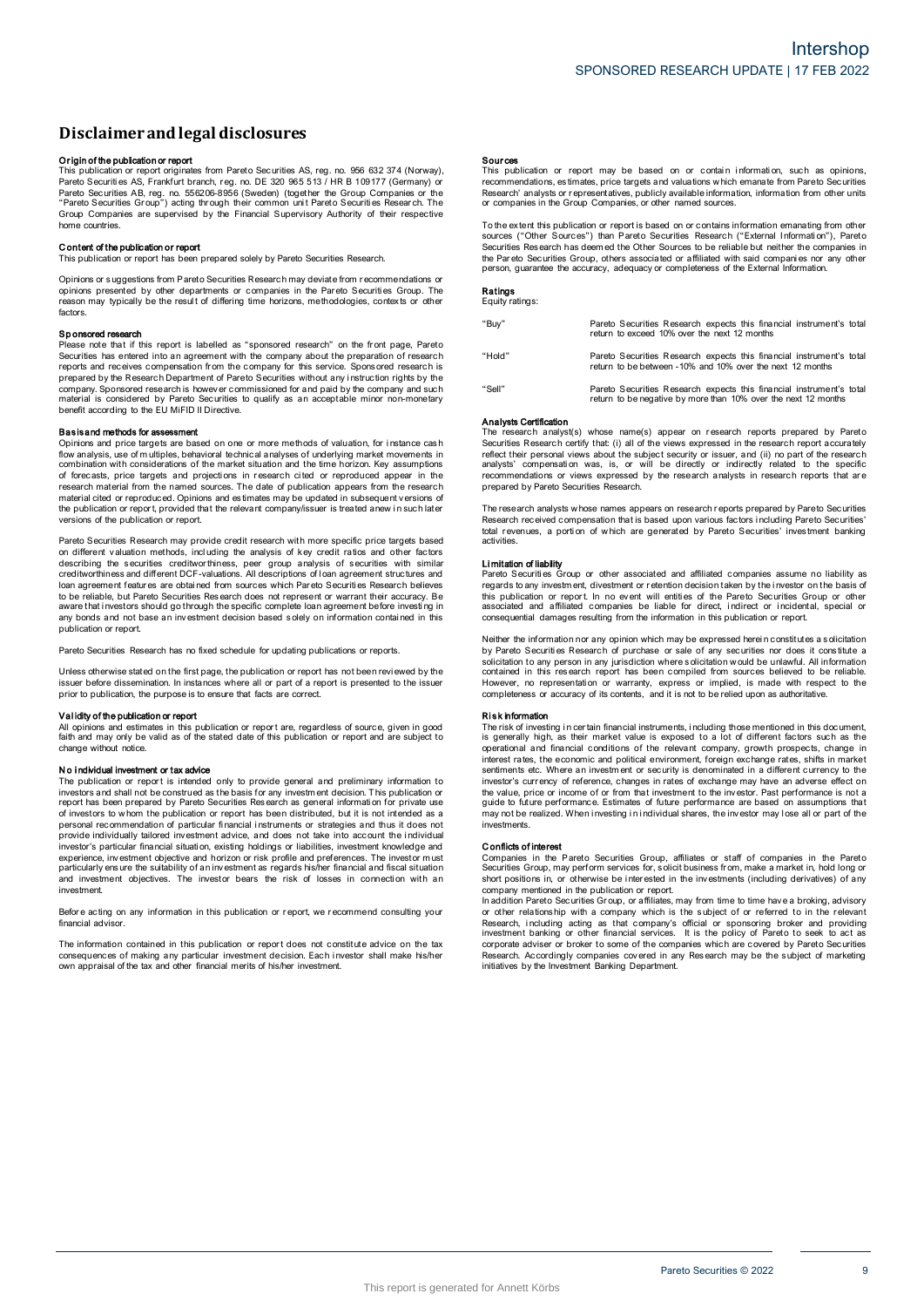To limit possible conflicts of interest and counter the abuse of inside knowledge, the analysts of<br>Pareto Securities Research are subject to internal rules on sound ethical conduct, the<br>management of inside information, ha To limit possible conflicts of interest and counter the abuse of inside knowledge, the analysts of Pareto Securities Research are subject to internal rules on sound ethical conduct, the management of inside information, ha revenues from capital markets activities and individual analyst remuneration. The Group and or the Chapter of the price with applicable legislation and relevant industry standards. The object of the internal rules is for example to ensure that no analyst will abuse or cause others to abuse the internal rules following the Pareto Securities Conflict of Interest Policy. The Group Companies have their head offices. Internal rules have been developed in accordance<br>with recommendations issued by the stockbrokers associations. This material has been prepared<br>following the Pareto Securities Co

independence between various departments, business areas and sub-business areas within the<br>Pareto Securities Group in order to, as far as possible, avoid conflicts of interest from arising Following the Pareto Securities Conflict of Interest Policy.<br>The guidelines in the policy include rules and measures aimed at achieving a sufficient degree of<br>independence between various departments, business areas and su between such departments, business areas and sub-business areas as well as their customers. The guidelines in the policy include rules and measures aimed at achieving a sufficient degree of<br>independence between various departments, business areas and sub-business areas within the<br>Pareto Securities Group in order areas and sub-business areas within the Pareto Securities Group, where conflicts of interest may arise and to safeguard the impartialness of the employees. For example, the Investment Banking departments and certain other areas and sub-business areas within the Pareto Securities Group, where conflicts of interest may<br>areas and sub-business areas within the Pareto Securities Group, where conflicts of interest may<br>arise and to safeguard the i with respect to the independence of analysts from other departments within the Pareto Securities Group and departments. The internal guidelines also include, without limitation, rules aimed at security the impartialness of, e.g., analysts working in the Pareto Securities Research departments, restrictions w mioniano in such ceparations. The interiar<br>aimed at securing the impartialness of, e.g., analysts.<br>departments, restrictions with regard to the ren<br>Securities Group rules concerning contacts w<br>personal account trading carr structure in the independence of analysts from other departments within the Pareto<br>Securities Group rules concerning contacts with covered companies and rules concerning<br>personal account trading carried out by analysts.<br>Th

**Distribution restriction**<br>The securities referred to in this publication or report may not be eligible for sale in some<br>jurisdictions and persons into whose possession this document comes s hould inform themselves **Distribution restriction**<br>The securities referred to in this publication or report may not be eligible for sale in some<br>initial citions and persons into whose possession this document comes should inform themselves<br>about This research is only intended for and must be distributed to private intended for and must<br>not be distributed to private customers in the US, or retail clients in the United Kingdom, as<br>defined by the Financial Conduct Au

United States and U.S entities seeking more information about any of the issuers or securities Note that the financial Conduct Authority (FCA).<br>This research is only intended for and may only be distributed to institutional investors in the<br>United States and U.S entities seking more information about any of the issu Pareto Securities Inc. is a broker-dealer registered with the U.S. Securities inc. in the same of securities discussed in this report should contact Pareto Securities Inc. at 150 East 52nd Street, New York, NY 10022, Tel.

of also used in this report should contact Pareto Securities Inc. at 150 East 52nd Street, New York, NY 10022, Tel. 212 829 4200.<br>NY 10022, Tel. 212 829 4200.<br>Commission and is a member of FINRA &SIPC. U.S. To the extent r Pareto Securities Inc. is a broker-dealer registered with the U.S. Securities and Exchange<br>Commission and is a member of FINRA &SIPC. U.S. To the extent required by applicable U.S<br>Idwas and regulations, Pareto Securities I Securities Research are not FDIC insured, may lose value and are not guaranteed by Pareto<br>Securities Research are not FDIC insured, may lose value and are not guaranteed by Pareto<br>Securities Inc. or Pareto Securities Resea prominent whatsoever. The securities of non-U.S. issuers may not be registered with or subject to SEC reporting and other requirements. The information available about non-U.S. companies may be limited, and non-U.S. compan securities of comparies may be limited, and non-U.S. companies are generally not subject to the same<br>uniform auditing and reporting standards as U.S. companies. Market rules, conventions and<br>practices may differ form U.S. erode principal and investment returns. pareto Securities of comparable U.S. comparises. Fluctuations in the values of rational currencies, as<br>well as the potential for governmental restrictions on currency movements, can significantly<br>erode principal and invest

disclosed herein.

ا<br>Pareto Securities Pte Ltd holds a Capital Markets Services License is an exempt financial advisor<br>Pareto Securities Pte Ltd holds a Capitar 110 ("FAA") of Singapore and a subsidiary of Pareto<br>سابقا المسلمين under Financial Advisers Act, Chapter 110 ("FAA") of Singapore and a subsidiary of Pareto Securities AS. Pareto Securities Pte Ltd holds a Capital Markets Services License is an exempt financial advisor<br>under Financial Advisers Act, Chapter 110 ("FAA") of Singapore and a subsidiary of Pareto<br>Securities AS.<br>This report is dire

ration conditions and a subsidiary of Parent uncertained solutions and a subsidiary of Parent<br>securities AS.<br>This report is directed solely to persons who qualify as "accredited investors", "expert investors"<br>and "institut and "institutional investors" as defined in section 4A(1) Securities and Futures Act, Chapter 289<br>("SFA") of Singapore. This report is intended for general circulation amongst such investors and<br>("SFA") of Singapore. This report.

such product. Please contact Pareto Securities Pte Ltd, 16 Collyer Quay, # 27-02 Income at Raffles, Singapore 049318, at +65 6408 9800 in matters arising from, or in connection with this report.<br> **Additional provisions on** under no circumstances is it to be construed as an offer to sell or a solicitation of or an offer to buy any securities that may be described herein. This research report is not, and under no circumstances is it to be cons under no circumstances is it to be construed as an offer to sell or a solicitation of or an offer to<br>buy any securities that may be described herein. This research report is not, and under no<br>circumstances is it to be cons offence. Any securities described or discussed within this research report may only be distributed in Canada in accordance with applicable provincial and territorial securities laws. Any offer or sale in Canada of the secu offence. Any securities described or discussed within this research report may only be distributed in Canada in accordance with applicable provincial and territorial securities laws. Any offer or sale in Canada of the secu province or territory of Canada in which such offer or sale is made. Under no circumstances is<br>the information contained herein to be construed as being tailored to the needs of the recipient.<br>Carritory of Canada nor shoul are province or territory of Canada in which such offer or sale is made. Under no circumstances is the information contained herein to be construed as being tailored to the needs of the recipient. Canadian recipients are a herein. benefit and the stribution in United Kingdom<br>This publication is united Kingdom<br>Distribution in United Kingdom<br>This publication is issued for the benefit of persons who qualify as eligible counterparties or<br>professional cl

professional clients and should be made available only to such persons and is exempt from the metriction on financial promotion in s21 of the Financial Services and Markets Act 2000 in reliance on provision in the FPO. The professional clients and should be made available only to such persons and is exempt from the restriction on financial promotion in s21 of the Financial Services and Markets Act 2000 in reliance on provision in the FPO

reliance on provision in the FPO.<br> **Copyright**<br>
This publication or report may not be mechanically duplicated, photocopied or otherwise<br>
reproduced, in full or in part, under applicable copyright laws. Any infringement of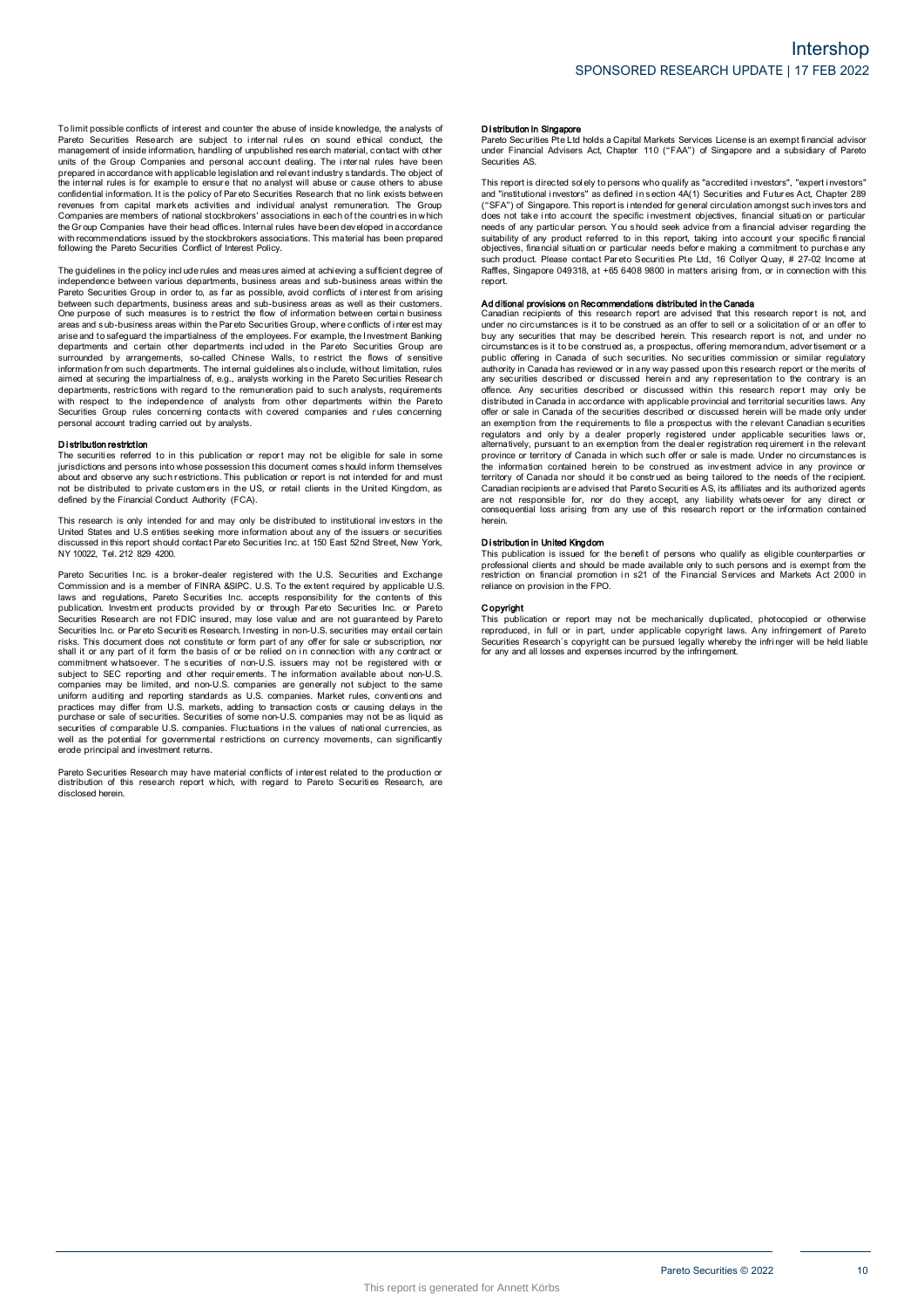# **Appendix A**

**Appendix A**<br>Disclosure requirements in accordance with Commission Delegated Regulation (EU) 2016/958<br>and the FINRA Rule 2241

|               |               | Kitron                  | $\Omega$    | 18,386  |
|---------------|---------------|-------------------------|-------------|---------|
| No. of shares | Holdings in % | Komplett Bank           |             | 209,400 |
|               |               | Kongsberg Gruppen       | $\mathbf 0$ | 34,00   |
| 240,958       | 0.57%         | <b>KWS</b>              | 75          | 7:      |
| 15,311,030    | 21.92%        | Ler øy Seaf ood Gr oup  | $\mathbf 0$ | 39,36   |
| 4,289,865     | 4.58%         | Meltwater               | $\Omega$    | 30,70   |
| 4,287,282     | 4.27%         | Mercell                 | $\Omega$    | 24,86   |
| 100,000       | 0.64%         | Mowi                    | $^{\circ}$  | 48      |
| 1,970,442     | 1.52%         | MPC Container Ships     | $^{\circ}$  | 45,90   |
| 1,857,563     | 0.73%         | <b>NEXT Biometrics</b>  | $\Omega$    | 710,90  |
| 1,232,229     | 9.95%         | Nor dic Semi conductor  | $\Omega$    | 5,33    |
| 3,833,163     | 3.61%         | Noreco                  |             | 79      |
| 290,038       | 2.94%         | Norse Atlantic          | $\Omega$    | 25,000  |
| 433,744       | 2.77%         | Norsk Hydro             | $\Omega$    | 84,189  |
| 6,862,344     | 6.39%         | Nor ske Skog            | $\Omega$    | 98,49   |
| 710.901       | 0.78%         | Nor thern Drilling Ltd. | $\Omega$    | 95,23   |
| 1,771,308     | 2.81%         | Okeanis Eco Tankers     | 0           | 2,00    |
|               |               |                         |             |         |

|                          |                   |                       | <b>OF OIL LAT CLOCK</b>                                                                           |             | 1,01   |
|--------------------------|-------------------|-----------------------|---------------------------------------------------------------------------------------------------|-------------|--------|
| Company                  | Analyst holdings* | <b>Total holdings</b> | Stor ebr and                                                                                      | $\Omega$    | 25,69  |
|                          |                   |                       | Subsea 7                                                                                          | $\Omega$    | 12,89  |
| AF Gr uppen              | $\mathbf 0$       | 1,825                 | Telenor                                                                                           | $\Omega$    | 15,75  |
| Aker ASA                 | 500               | 3,102                 | <b>TGS</b>                                                                                        | $\Omega$    | 60     |
| Aker BP                  | $^{\circ}$        | 20,377                | Vow                                                                                               | $\Omega$    | 5,68   |
| Aker Carbon Capture      | $\Omega$          | 5,481                 | Vow Green Metals                                                                                  | $\Omega$    | 19,68  |
| Aker Clean Hydrogen      | $\Omega$          | 140,540               | Wallenius Wilhemsen                                                                               | $\Omega$    | 15,80  |
| Aker Horizons            |                   | 125,848               | XXL                                                                                               | $\mathbf 0$ | 20,92  |
| Aker Of f shore Wind     |                   | 165,118               | Yara                                                                                              | $\Omega$    | 15,91  |
| Aprila Bank ASA          |                   | 22,675                | Zaptec                                                                                            | $\Omega$    | 14,000 |
| Archer                   |                   | 30,170                | XXL                                                                                               | $\Omega$    | 20,92  |
| ArcticZymes Technologies |                   | 684                   | Yara                                                                                              | $\mathbf 0$ | 15,68  |
| Austevoll Seaf ood       |                   | 3,600                 | Zaptec                                                                                            | $\mathbf 0$ | 14,000 |
| AutoStore                |                   | 2,085                 |                                                                                                   |             |        |
| B2Holding AS             |                   | 13,940                |                                                                                                   |             |        |
| Bonheur                  |                   | 32,088                |                                                                                                   |             |        |
| Borregaard ASA           |                   | 650                   |                                                                                                   |             |        |
| Bouvet                   |                   | 2,940                 |                                                                                                   |             |        |
| <b>BRAbank</b>           |                   | 31,499                | Thisoverview isupdated monthly (last updated 15.02.2022).                                         |             |        |
| BW Energy                |                   | 97,965                |                                                                                                   |             |        |
| BW Of f shore            |                   | 16,076                | *Analyst holdingsrefersto positionsheld by the Pareto Securities AS analyst covering the company. |             |        |
| Circa Group              |                   | 16,550                |                                                                                                   |             |        |
| Cloudber ry Clean Energy |                   | 100,250               |                                                                                                   |             |        |
| DNB                      |                   | 48,805                |                                                                                                   |             |        |
| DNO                      |                   | 151,978               |                                                                                                   |             |        |
| Elkem                    |                   | 39,367                |                                                                                                   |             |        |
| ELOP                     |                   | 130,000               |                                                                                                   |             |        |
| Equinor                  |                   | 2,690                 |                                                                                                   |             |        |
| Europris                 |                   | 13,208                |                                                                                                   |             |        |
| Fjordkraft Holding       |                   | 15,313                |                                                                                                   |             |        |
| Flex LNG                 |                   | 1,317                 |                                                                                                   |             |        |
| Frontline                | $\Omega$          | 87,635                |                                                                                                   |             |        |
|                          |                   |                       |                                                                                                   |             |        |

| Appendix A                                                                                                                         |                                                                                                |                                            |                                               |                          |                       |
|------------------------------------------------------------------------------------------------------------------------------------|------------------------------------------------------------------------------------------------|--------------------------------------------|-----------------------------------------------|--------------------------|-----------------------|
|                                                                                                                                    | Disclosure requirements in accordance with Commission Delegated Regulation (EU) 2016/958       |                                            | Company                                       | Analyst holdings*        | <b>Total holdings</b> |
| and the FINRA Rule 2241                                                                                                            |                                                                                                |                                            | Gaming Innovation Group                       | $\mathbf 0$              | 25,912                |
|                                                                                                                                    |                                                                                                |                                            | Gjensidige For sikring                        | $\mathbb O$              | 7,746                 |
|                                                                                                                                    | The below list shows companies where Pareto Securities AS - together with affiliated companies |                                            | Grieg Seafood                                 | $\mathbb O$              | 9,003                 |
|                                                                                                                                    | and/or persons - owns a net long position of the shares exceeding 0,5 % of the total issued    |                                            | Haf nia Ltd.                                  | $\mathbf{0}$             | 5,000                 |
|                                                                                                                                    | share capital in any company where a recommendation has been produced or distributed by        |                                            | Huddly                                        | $\mathbf{0}$             | 906.173               |
| Pareto Securities AS.                                                                                                              |                                                                                                |                                            | Hydr ogenPr o                                 | $\Omega$                 | 39,777                |
|                                                                                                                                    |                                                                                                |                                            | Ice Fish Farm                                 | $\Omega$                 | 2,000                 |
|                                                                                                                                    |                                                                                                |                                            | ice Group ASA                                 | $\Omega$                 | 200,000               |
|                                                                                                                                    |                                                                                                |                                            | Kalera                                        | $\mathbf{0}$             | 26,752                |
|                                                                                                                                    |                                                                                                |                                            | Kitron                                        | $\mathbf{0}$<br>$\Omega$ | 18,386<br>209,400     |
| Companies                                                                                                                          | No. of shares                                                                                  | Holdings in %                              | Komplett Bank<br>Kongsberg Gruppen            | $\mathbb O$              | 34,001                |
| Bonheur                                                                                                                            | 240,958                                                                                        | 0.57%                                      | <b>KWS</b>                                    | 75                       | 75                    |
| Pareto Bank                                                                                                                        | 15,311,030                                                                                     | 21.92%                                     | Ler øy Seaf ood Gr oup                        | $\mathbf 0$              | 39,363                |
| Selvaag Bolig                                                                                                                      | 4,289,865                                                                                      | 4.58%                                      | Meltwater                                     | $\Omega$                 | 30,700                |
| Sparebank 1 Nor d-Nor ge                                                                                                           | 4,287,282                                                                                      | 4.27%                                      | Mercell                                       | $\Omega$                 | 24,863                |
| SpareBank 1 Ringer ike Hadeland                                                                                                    | 100,000                                                                                        | 0.64%                                      | Mowi                                          | $\circ$                  | 486                   |
| Sparebank 1 SMN                                                                                                                    | 1,970,442                                                                                      | 1.52%                                      | MPC Container Ships                           | $\mathbb O$              | 45,902                |
| Sparebank 1 SR-Bank                                                                                                                | 1,857,563                                                                                      | 0.73%                                      | <b>NEXT Biometrics</b>                        | $\mathbf 0$              | 710,901               |
| SpareBank 1 Østf old Akershus                                                                                                      | 1,232,229                                                                                      | 9.95%                                      | Nor dic Semi conductor                        | $\mathbb O$              | 5,336                 |
| SpareBank 1 Østlandet                                                                                                              | 3,833,163                                                                                      | 3.61%                                      | Noreco                                        | $\Omega$                 | 790                   |
| Sparebanken Møre                                                                                                                   | 290,038                                                                                        | 2.94%                                      | Nor se Atlantic                               | $\mathbf{0}$             | 25,000                |
| Sparebanken Sør                                                                                                                    | 433.744                                                                                        | 2.77%                                      | Norsk Hydro                                   | $\mathbf{0}$             | 84,189                |
| Sparebanken Vest                                                                                                                   | 6,862,344                                                                                      | 6.39%                                      | Nor ske Skog                                  | $\mathbf{0}$             | 98,499                |
| NEXT Biometrics<br>SpareBank 1 Sørøst-Norge                                                                                        | 710,901                                                                                        | 0.78%<br>2.81%                             | Northern Drilling Ltd.<br>Okeanis Eco Tankers | $^{\circ}$<br>$\Omega$   | 95,238<br>2,000       |
|                                                                                                                                    | 1,771,308                                                                                      |                                            | Orkla                                         | $\Omega$                 | 22,683                |
|                                                                                                                                    |                                                                                                |                                            | Panor o Ener gy                               | $^{\circ}$               | 28,441                |
|                                                                                                                                    |                                                                                                |                                            | Par eto Bank                                  | $\mathbb O$              | 1,340,684             |
|                                                                                                                                    |                                                                                                |                                            | Pexip Holding                                 | $\mathbb O$              | 108,046               |
|                                                                                                                                    |                                                                                                |                                            | Protector Forsikring                          | $\mathbb O$              | 14,000                |
|                                                                                                                                    |                                                                                                |                                            | Pryme                                         | $\mathbf{0}$             | 5,000                 |
|                                                                                                                                    |                                                                                                |                                            | Quantaf uel                                   | $\Omega$                 | 5,797                 |
|                                                                                                                                    |                                                                                                |                                            | REC Silicon                                   | $\Omega$                 | 37,281                |
|                                                                                                                                    |                                                                                                |                                            | Sal Mar                                       | $^{\circ}$               | 2,799                 |
|                                                                                                                                    | Pareto Securities AS may hold financial instruments in companies where a recommendation has    |                                            | Sandnes Sparebank                             | $\mathbb O$              | 4,013                 |
|                                                                                                                                    |                                                                                                |                                            | Scatec                                        | $\Omega$                 | 30,456                |
| been produced or distributed by Pareto Securities AS in connection with rendering investment<br>services, including Market Making. |                                                                                                | Seaway 7                                   | $\Omega$<br>$\Omega$                          | 4,000<br>3,093           |                       |
|                                                                                                                                    |                                                                                                | Selvaag Bolig<br>Spar ebank 1 Nor d-Nor ge | $\mathbf{0}$                                  | 3,350                    |                       |
|                                                                                                                                    |                                                                                                |                                            | Spar ebank 1 SMN                              | $\mathbf{0}$             | 12.740                |
| Please find below an overview of material interests in shares held by employees in Pareto                                          |                                                                                                |                                            | Spar ebank 1 SR-Bank                          | $\Omega$                 | 16,054                |
| Securities AS, in companies where a recommendation has been produced or distributed by                                             |                                                                                                |                                            | SpareBank 1 Østf old Aker shus                | $\circ$                  | 1,252                 |
|                                                                                                                                    | Pareto Securities AS. "By material interest" means holdings exceeding a value of NOK 50 000.   |                                            | Spar eBank 1 Østl andet                       | $\circ$                  | 9,621                 |
|                                                                                                                                    |                                                                                                |                                            | Spar ebanken Sør                              | $^{\circ}$               | 16,435                |
|                                                                                                                                    |                                                                                                |                                            | Spar ebanken Vest                             | $\Omega$                 | 17,463                |
|                                                                                                                                    |                                                                                                |                                            | Spar ebanken Øst                              | $\Omega$                 | 1,500                 |
|                                                                                                                                    |                                                                                                |                                            | Stolt-Nielsen                                 | $\circ$                  | 1,817                 |
| Company                                                                                                                            | Analyst holdings*                                                                              | Total holdings                             | Stor ebr and                                  | $\mathbb O$              | 25,698                |
|                                                                                                                                    |                                                                                                |                                            | Subsea 7                                      | $\mathbf{0}$             | 12,893                |
| AF Gr uppen                                                                                                                        | $\bf 0$<br>500                                                                                 | 1,825<br>3,102                             | Telenor<br><b>TGS</b>                         | $\Omega$<br>$\Omega$     | 15,752<br>600         |
| Aker ASA<br>Aker BP                                                                                                                | $\mathbf{0}$                                                                                   | 20,377                                     | Vow                                           | $\Omega$                 | 5,681                 |
| Aker Carbon Capture                                                                                                                | $\mathbf{0}$                                                                                   | 5.481                                      | Vow Green Metals                              | $\mathbf{0}$             | 19.681                |
| Aker Clean Hydrogen                                                                                                                | $\Omega$                                                                                       | 140,540                                    | Wallenius Wilhemsen                           | $\Omega$                 | 15,800                |
| Aker Horizons                                                                                                                      | $\Omega$                                                                                       | 125,848                                    | XXL                                           | $\Omega$                 | 20,923                |
| Aker Offshore Wind                                                                                                                 | $\Omega$                                                                                       | 165,118                                    | Yara                                          | $\Omega$                 | 15,911                |
| Aprila Bank ASA                                                                                                                    | $\Omega$                                                                                       | 22,675                                     | Zaptec                                        | $\Omega$                 | 14,000                |
| Archer                                                                                                                             | $^{\circ}$                                                                                     | 30,170                                     | XXL                                           | $^{\circ}$               | 20,923                |
| ArcticZymes Technologies                                                                                                           | $^{\circ}$                                                                                     | 684                                        | Yara                                          | $\mathbb O$              | 15,681                |
| Austevoll Seaf ood                                                                                                                 | $^{\circ}$                                                                                     | 3,600                                      | Zaptec                                        | $\circ$                  | 14,000                |
| AutoStore                                                                                                                          | $\Omega$                                                                                       | 2,085                                      |                                               |                          |                       |